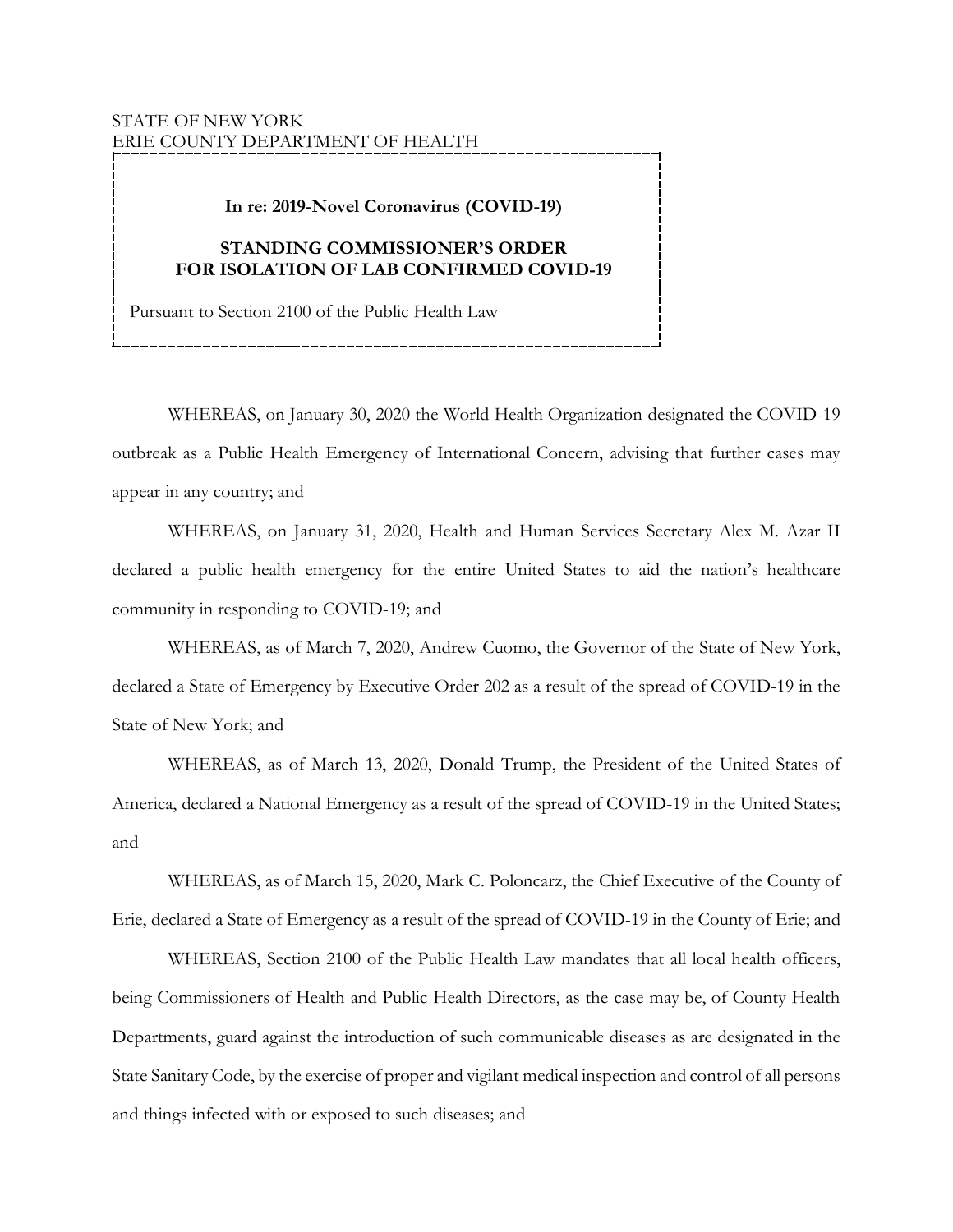WHEREAS, the New York State Department of Health has issued "2019 Novel Coronavirus (COVID-19) Interim Containment Guidance: Precautionary Quarantine, Mandatory Quarantine and Mandatory Isolation Applicable to all Local Health Departments (LHD)" ("NYSDOH Guidance"); and

WHEREAS the NYSDOH Guidance requires that any person who has tested positive for COVID-19 be isolated; and

WHEREAS, as of January 24, 2022, the County of Erie has over 200,000 individuals who have had laboratory confirmed COVID-19 infections; and

WHEREAS, it is expected that the number of persons infected will continue to increase; and

WHEREAS, given the volume of positive test results and the critical need to protect the public health.

NOW, THEREFORE, by virtue of the authority vested in me by section 2100 of the Public Health Law of the State of New York, as Commissioner of the Erie County Department of Health, I do hereby:

**ORDER that, any person experiencing symptoms consistent with COVID-19 at the time he/she is tested for COVID-19 utilizing a molecular diagnostic test is required to remain isolated at an individual place of residence during the time between the specimen collection and the delivery of test results. Any person who receives a negative result may end isolation at that time.** 

**ORDER that, any person who has tested positive for COVID-19 to remain isolated at an individual place of residence until such time as that individual meets their appropriate process for discontinuation of isolation as found in the January 14, 2022 NYSDOH guidance "Updated Isolation & Quarantine Guidance" at [www.erie.gov/IQ.](https://www2.erie.gov/health/index.php?q=ecdoh-covid-19-isolation-and-quarantine-documents) The isolation guidance for the general public is to isolate for 5 days, where day 0 is the day of symptom onset or if symptom-free the day of collection of the first positive specimen, AND if symptom-free at the end of 5 days or if symptoms are resolving, isolation ends. At the end of the 5-day isolation period, the individual should wear a well-fitting mask while around others for an additional 5**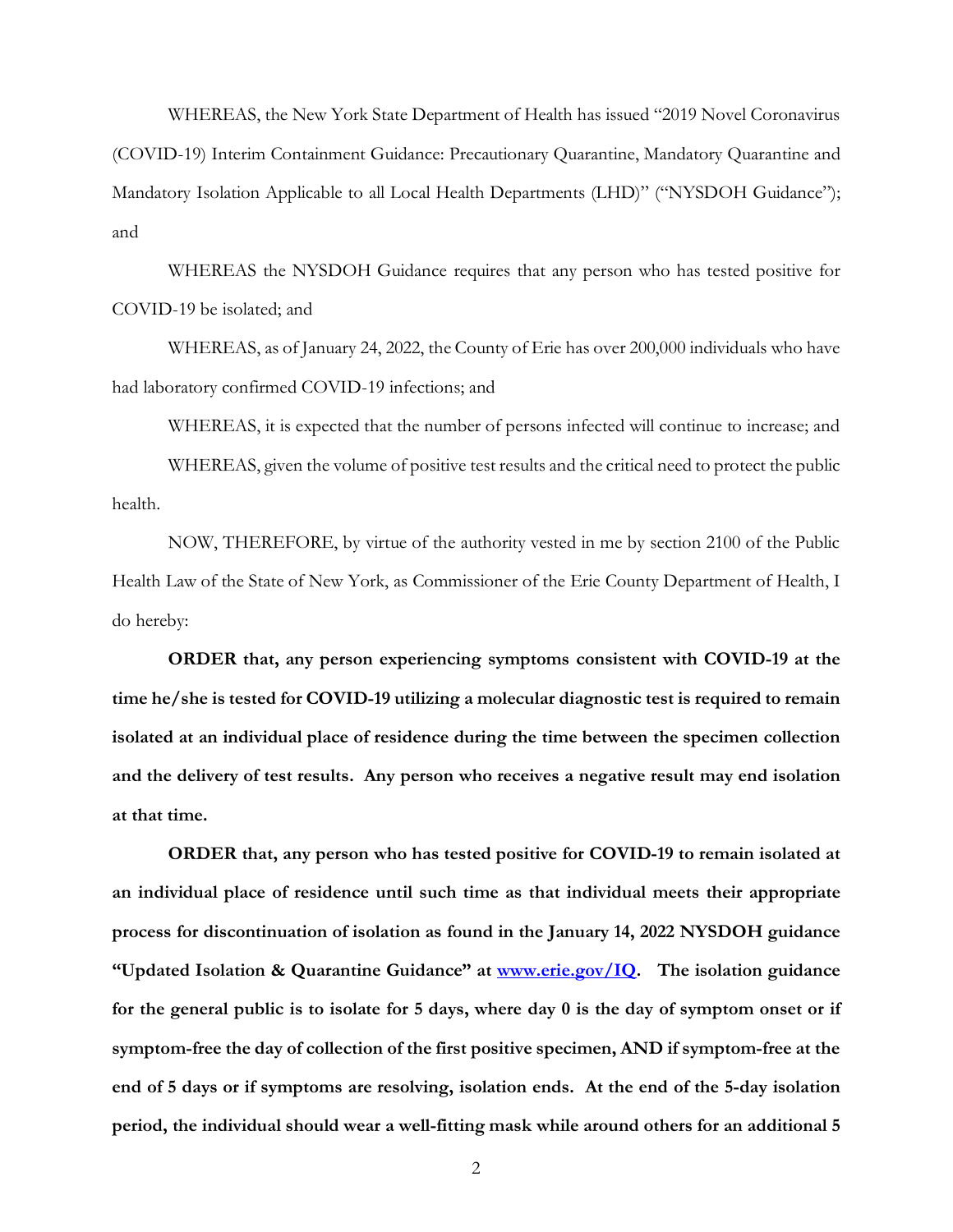**days. Individuals who are moderately-severely immunocompromised or unable to wear a well-fitted mask for 5 days after a 5-day isolation period should isolate for 10 full days.**

**FURTHER, I DO HEREBY ORDER that, any person so isolated must adhere to the NYSDOH isolation protocols attached hereto;**

**FURTHER, I DO HEREBY ORDER that, any person who collects a specimen from an individual for the purpose of testing for COVID-19 must provide such individual with a copy of this Standing Order.** 

**FURTHER, I DO HEREBY ORDER that, any person who collects a specimen from an individual for the purpose of testing for COVID-19 must verify such individual's current telephone number and address in order to help improve accuracy within the New York State Electronic Clinical Laboratory Reporting System for those results which are reportable therein.** 

**FURTHER, I DO HEREBY order that, any doctor, hospital, or other medical provider or facility operating within the County of Erie shall provide a copy of this Standing Order to any person who has a positive test for COVID-19 upon delivery of the results of the positive test, or shall inform said person of this Standing Order and direct the individual to the website for the Erie County Department of Health to obtain a copy. Documentation shall be maintained that this provision has been complied with, and shall be provided to the Erie County Department of Health upon request;**

**FURTHER, I DO HEREBY ORDER that, every doctor, hospital, or other medical provider or facility operating within the County of Erie shall conspicuously place a copy of this Standing Order in their place of business, where it may be viewed by any persons seeking treatment or testing;**

**FURTHER, I DO HEREBY ORDER that, every doctor, hospital, or other medical provider or facility operating within the County of Erie shall post this Standing Order to the home page of their web site;**

3